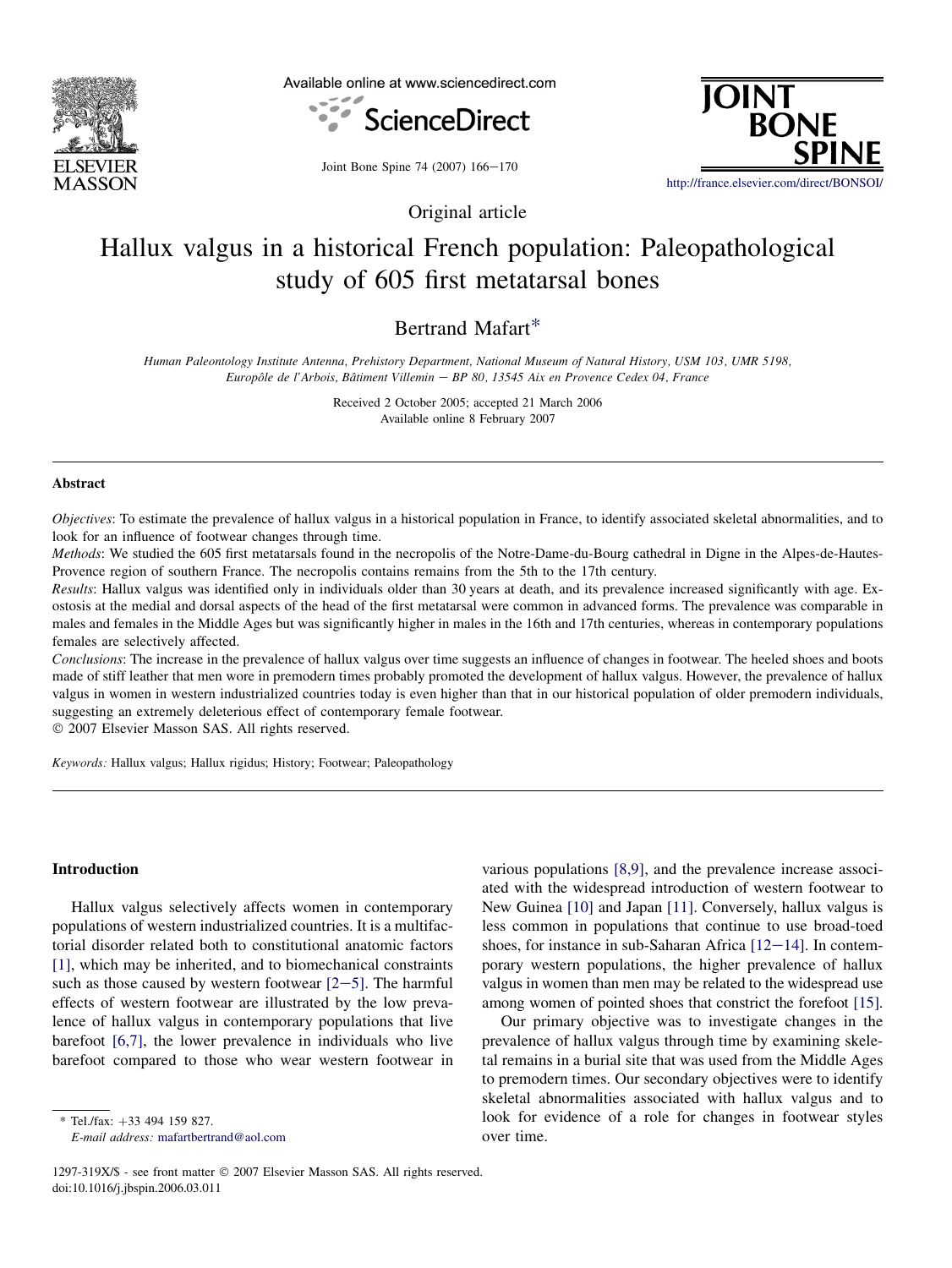Table 1

| Numbers of normal first metatarials and of hallux valgus cases by period, gen- |  |  |  |
|--------------------------------------------------------------------------------|--|--|--|
| der, and side                                                                  |  |  |  |

| Period           |                | Males         |      |               | Females                     |             |               | Gender unknown |          |          |                    | Total    |        |
|------------------|----------------|---------------|------|---------------|-----------------------------|-------------|---------------|----------------|----------|----------|--------------------|----------|--------|
| (centuries)      | HV             |               | N    |               | HV                          |             | N             |                | HV       |          | N                  |          |        |
|                  | R              |               | R    | Ι.            | R                           | L           | R             | Ι.             | R        | Ι.       | R                  |          |        |
| $5th-7th$        |                | $\mathcal{D}$ |      |               | $\mathcal{D}$               |             |               |                |          | $\Omega$ |                    | $\Omega$ | 12     |
| $8th-11th$       | 0              | $\mathcal{P}$ |      | $\mathcal{R}$ | $\Omega$                    | $\Omega$    | $\mathcal{R}$ | $\overline{1}$ | $\Omega$ | $\Omega$ | $\mathcal{L}$      | 5        | 17     |
| $11th - 13th$    | $\overline{4}$ | 3             | - 30 | 29            | $\mathcal{D}_{\mathcal{L}}$ |             | $3 \quad 21$  | 15             | $\tau$   | 5.       | 43                 |          | 46 208 |
| Late $13th-15th$ | 0              |               |      | 10            | $\mathcal{L}$               | $2^{\circ}$ | $\sqrt{5}$    | $\overline{4}$ | 6        | 5        | 15                 | 15       | 78     |
| $16th - 17th$    |                | 12.13         | -28  | 29            | 8                           |             |               | 5 25 25 22 26  |          |          | 41                 | 46       | 280    |
| Total            |                | 21            |      |               | 72. 14                      |             |               |                |          |          | 11 55 46 36 36 103 | 112      | -593   |

unevenly contoured prominences and of a perforation with or without extension to the medial edge of the proximal articular surface (Fig. S4). These abnormalities were not considered specific of hallux valgus. We distinguished three types of dorsal exostosis: degenerative rim along the posterior and lateral edge of the proximal articular surface, spur measuring less than 2 mm in length, and spur measuring more than 2 mm in length. A supernumerary articular facet at the lateral aspect of the first metatarsal was looked for (Fig. S3). This facet articulates either with an os intermetatarseum or directly with the medial aspect of the second metatarsal and may promote the development of hallux valgus [\[19\].](#page-4-0)

When examining dry bones, the main differential diagnoses of hallux valgus are hallux rigidus and osteoarthritis without deviation of the metatarsal-phalangeal joint. We diagnosed hallux rigidus based on presence of osteoarthritis of the dorsal aspect of the articular facet and of dorsal exostosis [\[20\].](#page-4-0) Nonspecific osteoarthritis was defined as at least a degenerative cortical erosion confined to the distal articular surface, without the above-described criteria for hallux rigidus or hallux valgus.

The statistical evaluation involved comparisons using the chi-square test. All tests were done using Epi-info 6 (CDC, Atlanta, GA). P values equal to or smaller than 0.05 were considered statistically significant.

## Results

Hallux rigidus was uncommon and usually bilateral. Most cases of hallux rigidus occurred in older males. Osteoarthritis without deviation of the metatarsal was exceedingly rare. Hallux valgus affected about one-fifth of the metatarsals. Thus, hallux valgus was common in this historical population [\(Table 2\)](#page-2-0).

## Paleoepidemiology of hallux valgus in our historical population

Exclusion of the 12 first metatarsals with hallux rigidus or non-specific osteoarthritis left 593 metatarsals for comparing bones with hallux valgus to normal bones [\(Table 2\)](#page-2-0). In none of the severity groups did we find statistically significant differences in hallux valgus prevalence between the right and left sides, either in the entire sample or in the feet that had both the first and the second metatarsals.

We studied the 605 first metatarsals recovered from the burial site of the Notre-Dame-du-Bourg cathedral in Digne in the Alpes-de-Hautes-Provence region of southern France, which was used from the 5th to the 17th century. Archeological evidence indicated five periods of a few centuries each (Table 1), with each grave being assigned to a period [\[16\]](#page-4-0). The distribution of the remains was uneven, with few individuals in the two earliest periods and late Middle Ages [\(Table 2\)](#page-2-0). For our statistical evaluation of prevalence changes over time, we focused on the two periods with the largest numbers of individuals, namely, the 11th to 13th centuries and the 16th and 17th centuries. Bruzek's method was used to determine gender [\[17\]](#page-4-0). Age at death was estimated using Lovejoy's method as modified by Schmitt and Broqua [\[18\],](#page-4-0) and the individuals were classified into three groups: death before 30 years of age, between 30 and 50 years of age, and after 50 years of age. When we considered the individuals in the 11th/13th and 16th/17th centuries in whom we were able to determine the gender and to estimate the age at death, we found no significant differences in sample size by age group across males or females or across males in the two periods. Females older than 50 years were significantly more numerous in the 11th/ 13th centuries than in the 16th/17th centuries.

Full reconstitution of the foot skeleton is usually not possible with ancient remains. We studied degenerative changes in the distal part of the first metatarsal. When available, the proximal joint surface of the proximal phalanx was examined. Hallux valgus was diagnosed based on the presence of degenerative changes related to deviation of the first metatarsal, namely, osteoarthritis of the sesamoid articular facets lateral to their normal position at the base of the head of the first metatarsal. When examining the medial sesamoid, we looked for three lesions reflecting increasingly severe dislocation: a flat imprint on the medial edge of the intersesamoid crest, with or without minimal exostosis; osteoarthritis of the intersesamoid crest ranging in severity from a simple erosion to burnishing of the joint (Fig. S1; see the supplementary material associated with this article online); and a medial articular groove completely filled with newly formed bone as a result of permanent dislocation of the medial sesamoid (Fig. S2). For the lateral sesamoid, we looked for lateral protrusion of the articular facet or a neo-facet denoting complete dislocation of the sesamoid. Based on the sesamoid facet lesions, we defined three severity stages: stage 1, imprint on the medial edge of the medial sesamoid, with or without protrusion of the lateral facet; stage 2, osteoarthritis of the intersesamoid crest with at least protrusion of the lateral facet; and stage 3, filling of the groove for the medial sesamoid and neofacet developed on a lateral spur. These stages are not interchangeable with those used in clinical practice, which denote increasing dislocation of the sesamoids, a key abnormality in hallux valgus.

Exostosis and remodeling of the medial tuberosity were classified into three categories: evenly contoured protrusion with preservation of the normal cortical structure (Fig. S3); spur with or without bony geodes; and combination of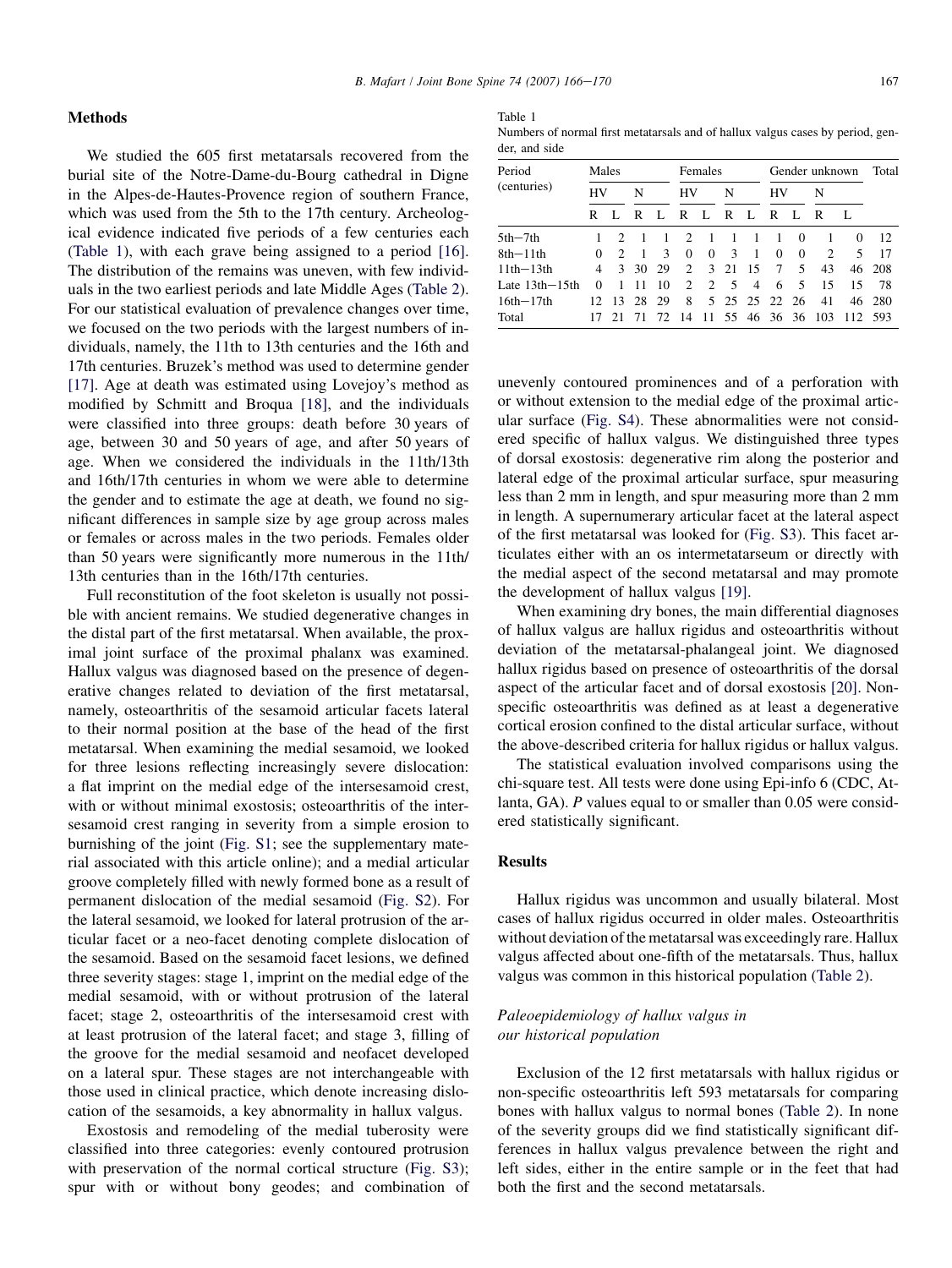<span id="page-2-0"></span>Table 2 Prevalence of lesions of the 605 first metatarsals from the Notre-Damedu-Bourg burial site in Digne, France

| Hallux rigidus | Osteoarthritis | Hallux valgus |      | Normal |      | Total |
|----------------|----------------|---------------|------|--------|------|-------|
| $\%$           | $\%$           |               | ‰    |        |      |       |
|                | 0.5            | 132           | 21.8 | 461    | 76.2 | 605   |

In the population of individuals whose age at death could be estimated, the prevalence of hallux valgus increased significantly with age. None of the 100 metatarsals from individuals who died before 30 years of age showed evidence of hallux valgus. Therefore, prevalence changes through time were evaluated only in the two older age groups (Table 3).

In the overall sample of 593 first metatarsals, no significant difference in the prevalence of hallux valgus was found between males and females. However, comparing the 11th/13th centuries to the 16th/17th centuries showed that the prevalence increased over time and that the increase was larger in males than in females (Fig. 1). Irrespective of severity, no significant difference in hallux valgus prevalence was found between males and females in the 11th/13th centuries, whereas in the 16th/17th centuries the prevalence was significantly higher in males than in females (Chi<sup>2</sup> = 4.74;  $P = 0.03$ ). In the females, the prevalence of hallux valgus showed no significant change between the two periods. In the males, the prevalence was significantly higher in the later period than in the earlier period (Chi<sup>2</sup> = 5.79;  $P = 0.016$ ). Finally, when we compared the group aged 30 to 50 years to the group older than 50 years of age, we found a significant prevalence increase in the oldest males from the earlier to the later period (Chi<sup>2</sup> = 2.74;  $P = 0.046$  and a trend in the same direction in the males aged 30 to 50 years.

We compared the prevalence of hallux valgus in the individuals who died in the 16th/17th centuries, when the prevalence was highest, to the prevalence in a contemporary population in the absence of surgical correction [\[15\].](#page-4-0) The prevalence of hallux valgus was significantly lower in the historical sample (males,  $Chi^2 = 7.87$ ,  $P < 10^{-3}$ ; females,  $Chi^2 = 33.4, P < 10^{-6}$ ).

## Bony lesions associated with hallux valgus

Medial exostosis is usually associated with hallux valgus. The severity of medial exostosis increases with the severity of the sesamoid lesions related to hallux valgus ([Table 4\)](#page-3-0). Major medial exostosis (types 2 and 3) was significantly more common in metatarsals with hallux valgus than in normal metatarsals (Chi<sup>2</sup> = 200,  $P < 10^{-6}$ ). The prevalences of both hallux valgus and medial exostosis increased with age ([Table 5\)](#page-3-0).

Dorsal exostosis is caused by migration of the first phalanx to a dorsal and medial position in extension. Dorsal exostosis was significantly more prevalent in metatarsals with hallux valgus than in normal metatarsals (Chi<sup>2</sup> = 21.2;  $P < 10^{-5}$ ) ([Table 6](#page-3-0)).

The prevalence of a supernumerary articular facet was similar in the group of normal metatarsals and in the group with hallux valgus ([Table 7\)](#page-4-0). This finding indicates that the

Table 3

| Distribution of normal first metatarsals and of first metatarsals with hallux val- |
|------------------------------------------------------------------------------------|
| gus in individuals older than 30 years buried during the $11th-13th$ centuries or  |
| $16th - 17th$ centuries                                                            |

| Period        |   | Gender Age (y) Normal HV, Stage 1 HV, Stages 2 and 3 Total |     |               |    |  |     |
|---------------|---|------------------------------------------------------------|-----|---------------|----|--|-----|
| $11th-13th$ M |   | $30 - 50$                                                  | 32  |               |    |  | 37  |
| centuries     |   | >50                                                        | 8   |               |    |  | 10  |
|               | F | $30 - 50$                                                  | 26  |               |    |  | 29  |
|               |   | >50                                                        | 5   |               | 2  |  | 8   |
| $16th-17th$ M |   | $30 - 50$                                                  | 25  | $\mathcal{R}$ |    |  | 35  |
| centuries     |   | >50                                                        | 11  | 3             | 12 |  | 26  |
|               | F | $30 - 50$                                                  | 39  |               | 3  |  | 43  |
|               |   | >50                                                        | 4   |               | 3  |  | 11  |
| Total         |   |                                                            | 150 | 15            | 34 |  | 199 |

supernumerary facet is not a constitutional risk factor for hallux valgus.

## **Discussion**

Hallux rigidus and diffuse osteoarthritis of the first metatarsal were as rare in our historical population as they are today. Hallux valgus, in contrast was common, most notably in individuals older than 50 years of age.

Our method for diagnosing hallux valgus based on degenerative lesions of the sesamoid facets cannot be readily compared to the clinical diagnostic methods used for modern epidemiological studies, which rely chiefly on the intermetatarsal angle. Direct examination of articular facets may disclose degenerative lesions that were asymptomatic during life, as shown for elbow osteoarthritis [\[21\]](#page-4-0). However, we used the same method for all the metatarsals in our population. Therefore, although the prevalences may be difficult to compare to those found today, our comparisons across genders, age groups, and periods remain valid.

The prevalence of hallux valgus was significantly higher in males than in females in the 16th/17th centuries, in contradiction with prevalence data from European populations [\[15\]](#page-4-0). The higher prevalence of hallux valgus in the more recent period compared to the Middle Ages cannot be ascribed to an increased proportion of older men, since the age group distribution showed no significant changes between the two periods.



Fig. 1. Prevalence of hallux valgus in males and females from the 11th/13th centuries and 16th/17the centuries at the Notre-Dame-du-Bourg burial site in Digne (Alpes-de-Haute-Provence, France). Male are in Blue and female in Red.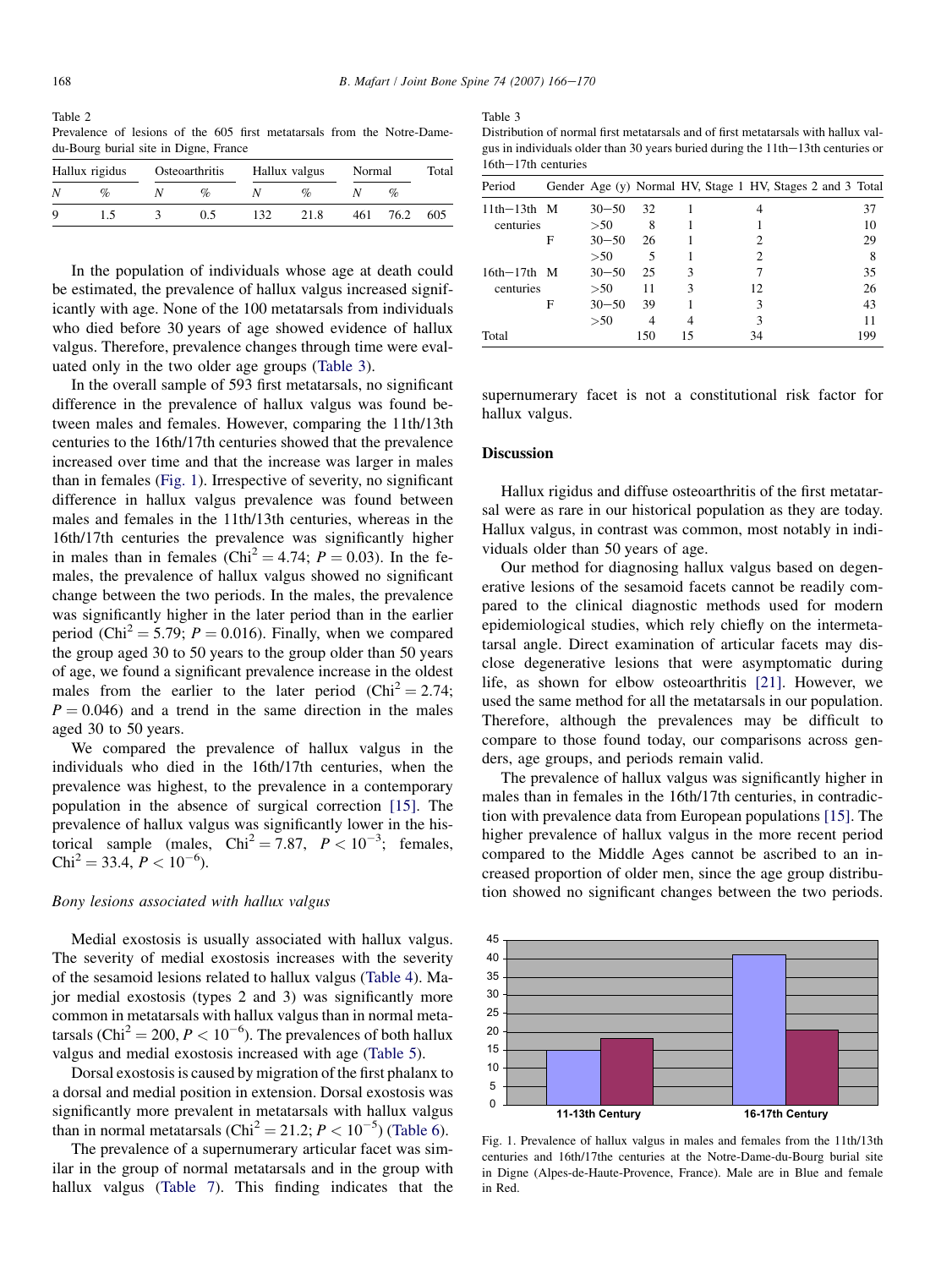Table 5

<span id="page-3-0"></span>Table 4 Development of exostosis at the medial aspect of the head of the first metatarsal by hallux valgus severity stage

| Hallux valgus<br>severity stage | Exostosis |        |        |     |  |  |
|---------------------------------|-----------|--------|--------|-----|--|--|
|                                 | Type 1    | Type 2 | Type 3 |     |  |  |
| Stage 1                         | 20        | 10     |        | 33  |  |  |
| Stage 2                         | 13        | 13     |        | 33  |  |  |
| Stage 3                         | 6         | 15     | 29     | 66  |  |  |
| Total                           | 40        | 40     | 43     | 132 |  |  |

Similarly, in a study of two archeological sites in the UK, hallux valgus was found in none of 47 individuals buried in the 9th-11th centuries compared to 14 of 192 individuals buried in the 13th/16th centuries [\[22\]](#page-4-0).

The continuity of the burial-site population from one period to the next was established by anthropological studies. Therefore, the changes over time cannot be ascribed to genetic differences. The absence of hallux valgus in younger individuals in all five periods also militates against a role for genetic factors. Therefore, a reasonable assumption is that the prevalence increase in older men after the Middle Ages was caused by one or more environmental factors. Styles of footwear have been shown to make a key contribution to the pathogenesis of hallux valgus [\[2\]](#page-4-0). Footwear changed considerably from medieval to premodern times [\[23\].](#page-4-0) The overall shape of shoes and the materials used to construct them (i.e., leather and wood) changed as a result of technical advances and fashion. Shoe designs used in historical times have been described as less harmful to proper bone alignment than contemporary shoes used in western industrialized countries [\[24\]](#page-4-0). In medieval Europe, shoes were flatter, with no heel and a rounded toe box. The top of the shoe was made of soft leather, which was stitched to a thicker piece of leather that served as the sole. Thus, shoes were softer but less watertight than modern shoes. To lift the foot above muddy or snowy ground, wooden patterns attached to the shoe by leather straps were introduced in the 14th century [\[25\]](#page-4-0). The poulaine became popular in western Europe in the 12th and 13th century. This style was characterized by long pointed toes that were probably influenced by the footwear found by Crusaders in the Middle East [\[23\]](#page-4-0). The points were made by rolling the flexible leather to avoid having to cut it, thereby reducing the number of seams. The toe constriction related to the pointed shape was limited by the softness of the leather. Over time, the toe became longer and longer, to the point of absurdity. The poulaine was considered frivolous and was banned by Charles V of France, Edward IV of England, Pope Urban V, the council of Paris in 1212, and the Council of Antwerp in 1365. The fad disappeared in the 16th century with the Renaissance, when a broad rounded or square toe box became fashionable. The emergence of hallux valgus in 13th/16th century remains in the UK was ascribed to the use of pointed shoes. In our study, however, the prevalence of hallux valgus was highest in the 16th/17th centuries, when pointed shoes were no longer used. In addition, a round-toed shoe and a poulaine from the 14th century, both displayed at the London Museum, show

| ble |  |  |  |  |
|-----|--|--|--|--|
|-----|--|--|--|--|

| Development of medial exostosis of the head of the first metatarsal in normal  |  |  |  |  |
|--------------------------------------------------------------------------------|--|--|--|--|
| first metatarials and in first metatarials with hallux valgus, by age at death |  |  |  |  |

| First metatarsal | Age $(y)$ | Normal bone or<br>type 1 exostosis | Type 2 or 3<br>exostosis | Total    |
|------------------|-----------|------------------------------------|--------------------------|----------|
| Normal           | $<$ 30    | 48                                 | 2                        | 50       |
|                  | $30 - 50$ | 224                                |                          | 229      |
|                  | >50       | 38                                 | 6                        | 44       |
| Hallux valgus    | $<$ 30    | $\theta$                           | $\Omega$                 | $\Omega$ |
|                  | $30 - 50$ | 9                                  | 19                       | 28       |
|                  | >50       | 15                                 | 18                       | 33       |
| Total            |           | 334                                | 50                       | 384      |

signs typical for hallux valgus, indicating that pointed footwear was not the only cause of the deformity [\[25\]](#page-4-0).

In the late 16th century and early 17th century, horses were increasingly used for riding and drawing vehicles in all the socioeconomic strata. As a result, heeled boots were developed for men [\[23\].](#page-4-0) The heel was intended to prevent the foot from slipping through the stirrup when mounting. The increased height and lumbar lordosis induced by the heel elevation were felt to add grandeur to the rider's bearing. Very high heels soon appeared. Stiff leather was used, not only for the sole in order to incorporate the heel, but also for the upper. A soft slipper of fine leather was worn inside the boots in the 16th century to protect the foot. These early boots were identical for the two feet and therefore placed major constraints on the forefoot. Each day, the wearer switched sides to ensure that wear was symmetrical. Boots designed specifically for the right and left feet appeared in the mid-18th century. Although wealthier individuals were able to purchase well-fitting boots or to have their boots custom-made, most men wore boots that were bearable rather than comfortable. Because riding boots were difficult to remove without help, they were often worn all day. Thus, for several centuries, the boot was an essential component of the male wardrobe and a key fashion indicator but improved only slowly in terms of comfort. Shoes for men, chiefly in the wealthier strata of society, were also made with heels to increase height. High-heeled boots and shoes for men disappeared in the late 18th century in France, at the time of the French revolution, because they were perceived as associated with aristocracy. Shoes with moderately sized heels were used universally. Only the military and horseback riders used boots. Boot makers learned to use softer leathers, which improved comfort. Thus, men in France from the Renaissance to the Revolution wore stiff leather shoes and

Table 6

Dorsal and medial exostosis of the head of the first metatarsal by hallux valgus severity stage

| First metatarsal | Medial exostosis | Dorsal exostosis | Total       |     |
|------------------|------------------|------------------|-------------|-----|
|                  |                  | None or Type 1   | Type 2 or 3 |     |
| Normal           | $0$ and $1$      | 395              | 18          | 413 |
|                  | 2 and 3          | 31               |             | 32  |
| Hallux valgus    | $0$ and $1$      | 33               |             | 42  |
|                  | 2 and 3          | 66               | 11          | 77  |
| Total            |                  | 525              | 39          | 564 |